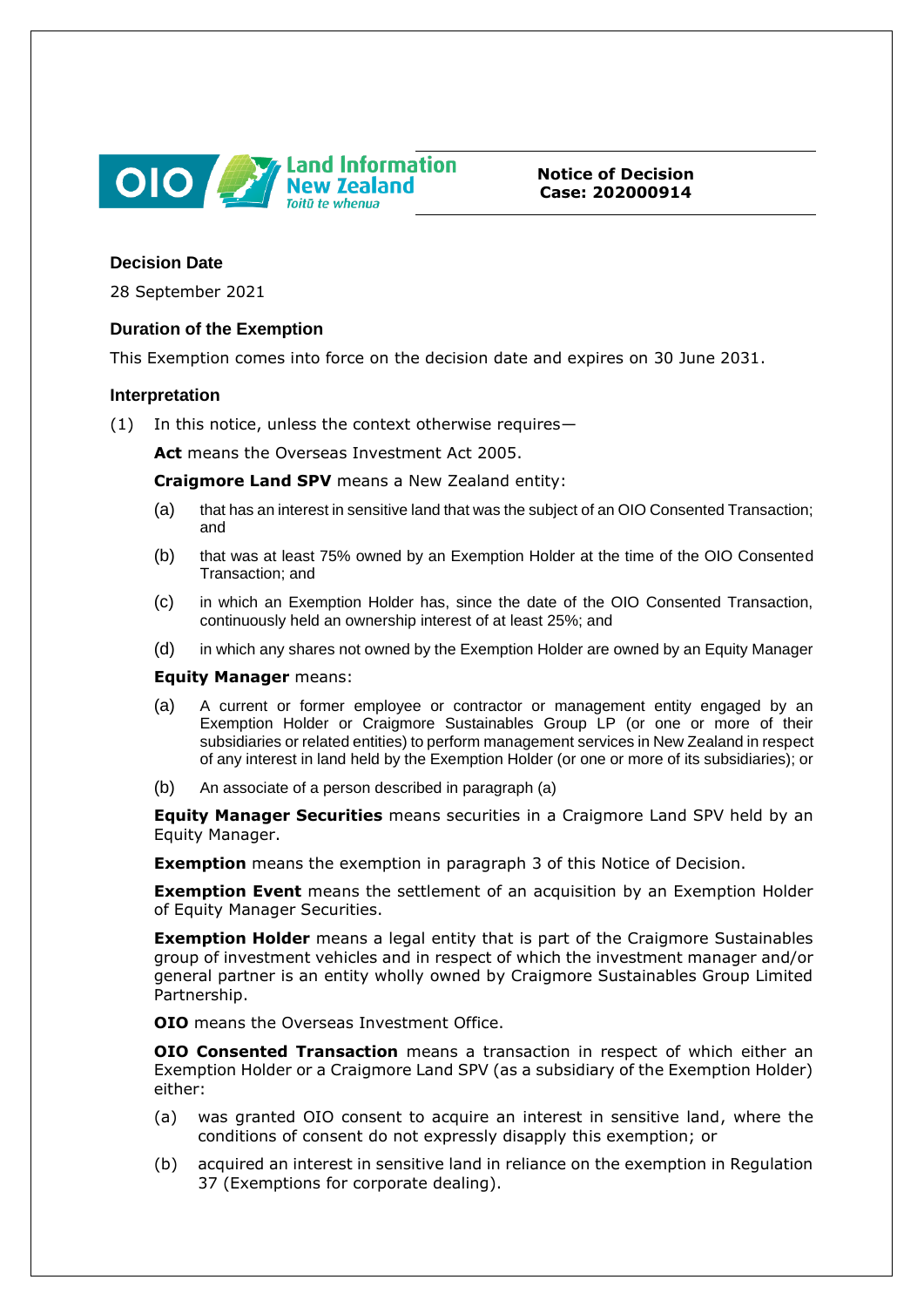**Regulations** means the Overseas Investment Regulations 2005.

(2) Any term or expression that is defined in the Act or the Regulations and used, but not defined, in this Exemption has the same meaning as in the Act or the Regulations (as the case may be).

### **Exemption from the requirement for consent provisions of the Act**

(3) Each Exemption Holder is exempt from the requirement for consent to acquire Equity Manager Securities.

#### **Conditions of the Exemption**

- (4) The Exemption Holder must report to the OIO in writing annually for the duration of the exemption. The notice must include:
	- (a) the date upon which each Exemption Event occurred;
	- (b) final consideration paid (plus GST, if any);
	- (c) the structure by which the acquisition was made, and who acquired the property;
	- (d) where applicable, copies of transfer documents and settlement statements; and
	- (e) any other information that would aid the OIO in its function to monitor the conditions of the Exemption.
- (5) The first report is due by 31 December 2022 for the year ended 30 June 2022. The last report is due by 31 December 2031.
- (6) If requested in writing by the OIO, the Exemption Holder must provide a written report within 20 working days (or such other timeframe as specified) on any matter relating to its compliance with:
	- (a) the representations made or submitted in support of the application for the Exemption; or
	- (b) the conditions of the Exemption.

# **Amendment or revocation of the Exemption**

The Exemption and conditions of the Exemption may at any time be amended or revoked by the Overseas Investment Office pursuant to section 61F(4) of the Act.

# **Sanctions**

The Act provides for civil and criminal sanctions and administrative penalties for breaching the Act, failing to comply with conditions of exemption and failing to provide information required by the Overseas Investment Office. The Overseas Investment Office has an obligation to investigate and act upon alleged and suspected breaches of the Act.

# **Reasons for Exemption**

This exemption is granted under section 61D of the Act by the delegated decision-maker. It provides an exemption from the requirement to obtain consent for the Exemption Holders to acquire securities in specified New Zealand entities from defined persons.

The exemption replaces similar provisions in many of the Exemption Holder's existing consents.

The exemption falls within the purpose in section 61B(a). The exemption provides flexibility where compliance with the Act is impractical, inefficient, unduly costly, or unduly burdensome, taking into account the sensitivity of the sensitive assets and the nature of the overseas investment transaction.

The exemption also falls within the purpose in section 61B(c)(iii). The exemption provides flexibility for minor increases in ultimate ownership and control by overseas persons if consent has already been granted for those overseas persons to own or control sensitive assets.